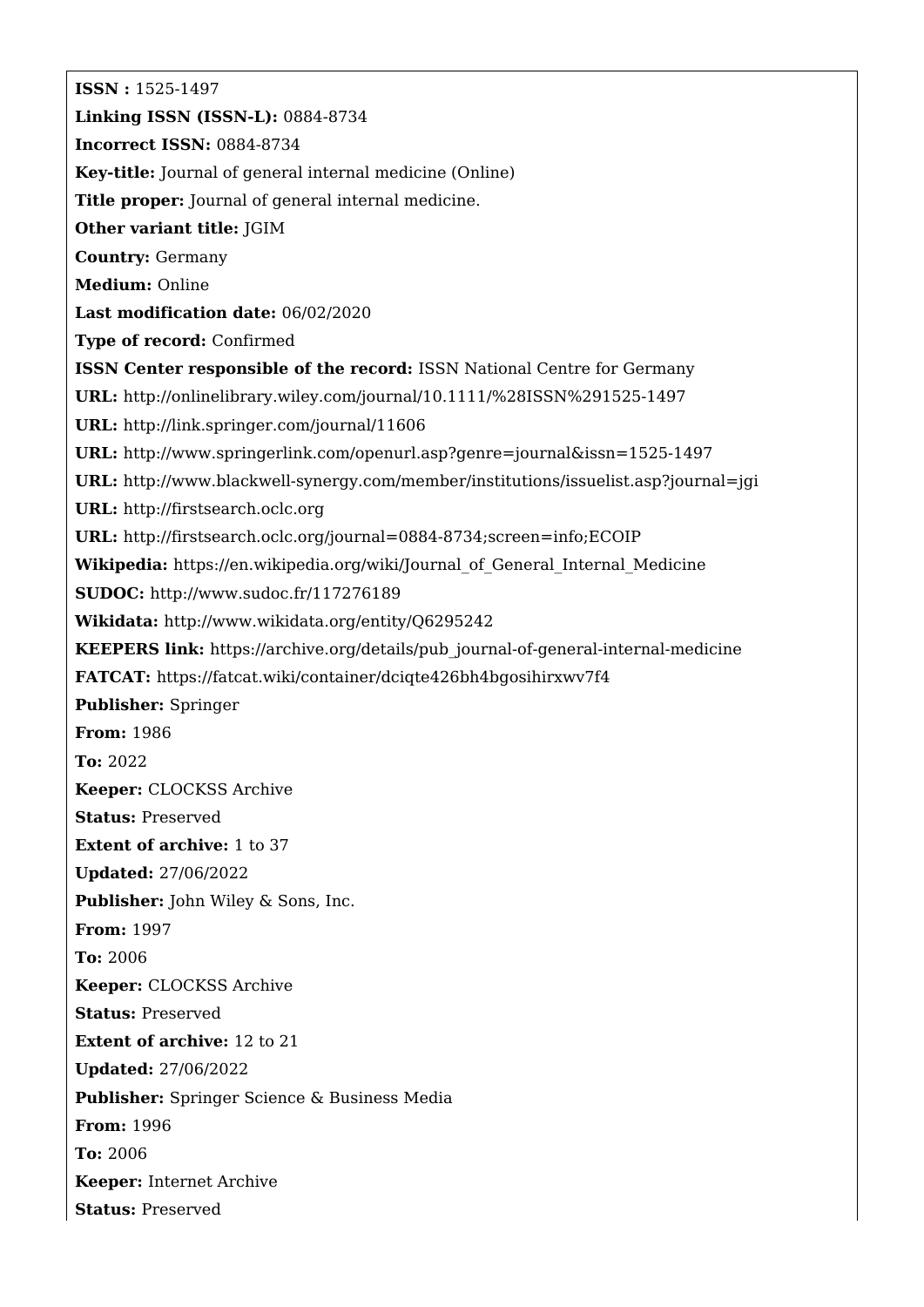**Extent of archive:** 11 to 21

**Updated:** 01/01/1970

**Publisher:** Springer Science+Business Media

**From:** 1986

**To:** 2018

**Keeper:** LOCKSS Archive

**Status:** Preserved

**Extent of archive:** 1 to 33

**Updated:** 27/06/2022

**Publisher:** Springer Science+Business Media

**From:** 2019

**To:** 2019

**Keeper:** LOCKSS Archive

**Status:** In Progress

**Extent of archive:** 34

**Updated:** 27/06/2022

**Publisher:** Springer

**From:** 2017

**To:** 2021

**Keeper:** Library of Congress

**Status:** Preserved

**Extent of archive:** 31 (11); 32 (11); 33 (1, S1, 2, S2, 3 to 12); 34 (1, S1, 2, S2, 3 to 12); 35 (1, S1, 2, S2, 3, S3, 4 to 12); 36 (1, S1, 2 to 10)

**Updated:** 08/04/2022

**Publisher:** Springer customer Service Center GmbH

**From:** 1997

**To:** 2020

**Keeper:** National Digital Preservation Program, China

**Status:** Preserved

**Extent of archive:** Preserved : 2 (1 to 9, 11, 12); 3 (1 to 9, 11, 12); 12 (1 to 9, 11, 12); 13 (1 to 9, 11, 12); 14 (1 to 9, 11, 12); 15 (1 to 9, 11, 12); 16 (1 to 9, 11, 12); 17 (1 to 9, 11, 12); 18 (1 to 9, 11, 12); 19 (1 to 9, 11, 12); 21 (1 to 9, 11, 12); 22 (1 to 9, 11, 12); 23 (1 to 9, 11, 12); 24 (1 to 9, 11, 12); 25 (1 to 9, 11, 12); 26 (1 to 9, 11, 12); 27 (1 to 9, 11, 12); 28 (1 to 9, 11, 12); 29 (1 to 9, 11, 12); 31 (1 to 9, 11, 12); 32 (1 to 9, 11, 12); 33 (Suppl 2, 1 to 9, 11, 12); 34 (Suppl 2, 1 to 9, 11, 12); 35 (Suppl 1, 1 to 9, 11, 12)

**Updated:** 12/04/2022

**Publisher:** BlackwellScience

**From:** 1997

**To:** 2019

**Keeper:** National Library of the Netherlands

**Status:** Preserved